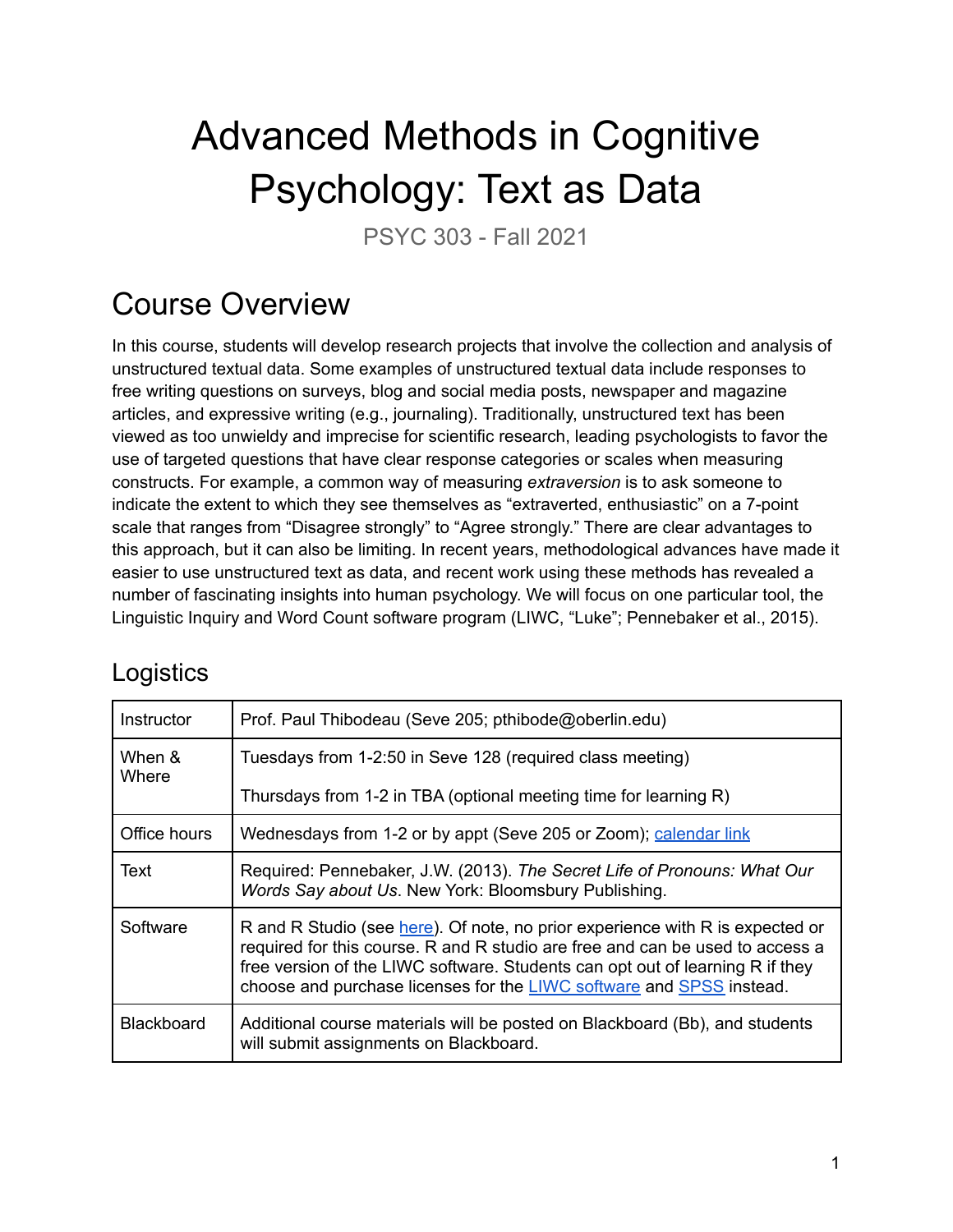### Learning Goals

Learning goals for this course are informed by American Psychological Association's (APA) guidelines for the undergraduate psychology major, as shown in the table below.

| <b>APA Goal</b> |                                           | <b>Corresponding Course Goal</b>                                                                                                                                                          |  |
|-----------------|-------------------------------------------|-------------------------------------------------------------------------------------------------------------------------------------------------------------------------------------------|--|
| 1.              | Knowledge base                            | Learn key concepts and theories related to the analysis of text and<br>applications of text analysis for, e.g., business and health.                                                      |  |
| $2_{-}$         | Scientific inquiry<br>& critical thinking | Develop the ability to interpret, design, and conduct basic<br>psychological research, especially as it relates to the use of<br>unstructured text as data and the LIWC software program. |  |
| 3.              | Ethical & social<br>responsibility        | Apply ethical standards to evaluate psychological science and<br>practice.                                                                                                                |  |
| 4.              | Communication                             | Develop effective writing and presentation skills.                                                                                                                                        |  |
| 5.              | Professional<br>Development               | Refine project-management skills and enhance teamwork capacity.                                                                                                                           |  |

## Teaching Philosophy

As a teacher, I believe the following principles and have designed the course with them in mind.

- Belonging is essential to learning. People are better able to take risks, discuss difficult issues, and consider alternative viewpoints when they feel seen, safe, and respected. This means paying particular attention to issues of diversity, equity and inclusion so that all students feel they belong.
- Pedagogical choices should be student-centered and based on evidence. The use of inclusive, evidence-based teaching practices will maximize learning outcomes for all students.
- All students have the ability to learn and improve. Skill at a task comes from practice and feedback. Improvement is always possible. This is known as a growth mindset.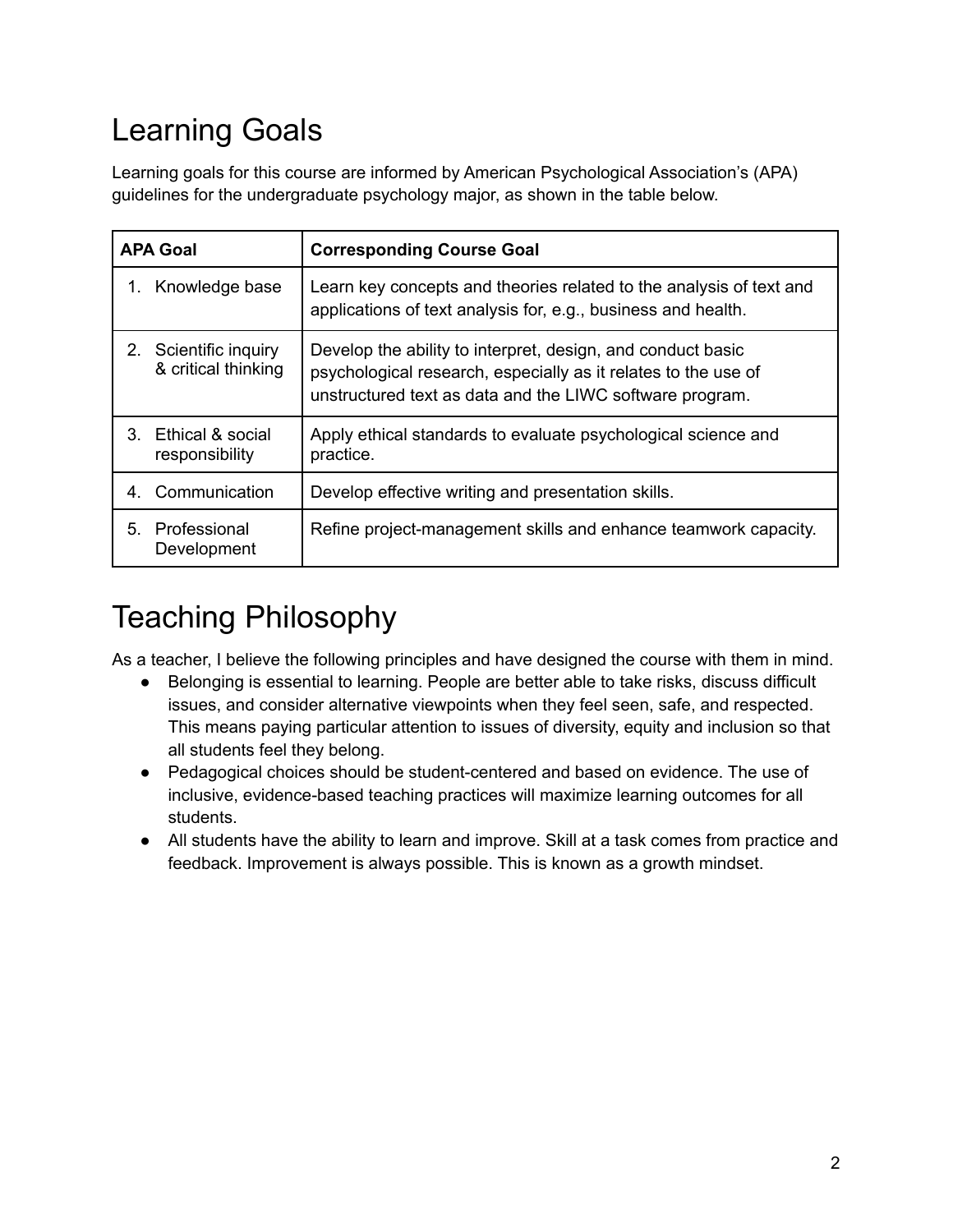### Grading

| Participation<br>Attendance and engagement in weekly class meetings.<br>As an incentive to learn R, students who attend Thursday sessions will<br>receive extra credit towards this component of their grade (which will<br>function as a $\frac{1}{3}$ letter grade bump to their final grade).                                                         | 25% |
|----------------------------------------------------------------------------------------------------------------------------------------------------------------------------------------------------------------------------------------------------------------------------------------------------------------------------------------------------------|-----|
| <b>Initial Assignments</b><br>Article summary (week 2)<br>Ethics training (week 2)<br>Article presentation (week 3)<br>Analysis and results of dataset 1 (weeks 4-5)                                                                                                                                                                                     | 15% |
| <b>Project Part 1: Observational study</b><br>Written project proposal (week 6)<br>Written methods (week 7)<br>IRB proposal (week 7)<br>Written preregistration (week 8)<br>Presentation of project proposal (week 8)<br>Data collection and analysis (week 9)<br>Presentation of preliminary results (week 9)<br>Written results & discussion (week 10) | 30% |
| <b>Project Part 2: Experimental study</b><br>Written preregistration (week 11)<br>Survey for experiment (week 11)<br>Data collection for experiment (week 12)<br>Presentation of preliminary results (week 13)<br>Final project write-up (finals week)                                                                                                   | 30% |

#### Late Policy

Students are encouraged to complete work on time. The course moves quickly and builds on itself, so assignments can pile up and feel overwhelming when deadlines are missed. That said, late work will be accepted, and students will be provided accommodation if they have to miss class or get sick, for example. Without a documented reason for submitting late work, there will be a 10% penalty.

Of note, the final project write-up is due during the final exam time scheduled by the registrar's office, and I do not have the power to grant an extension beyond this date. However, students may request an educational or emergency incomplete if they choose from the Academic Advising Resource Center (AARC; see [here\)](https://www.oberlin.edu/aarc/academic-polices-procedures/incompletes).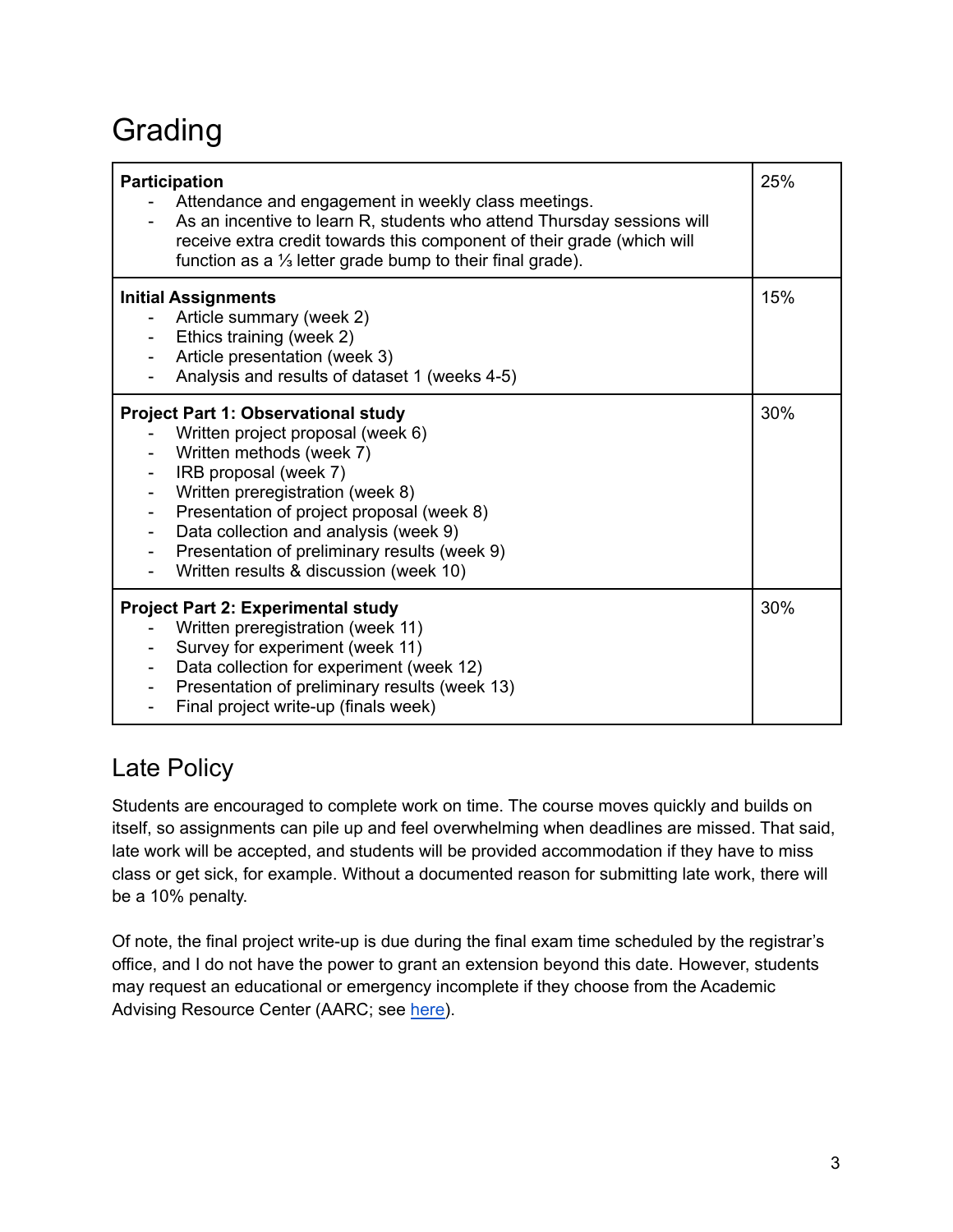### **Schedule**

| <b>Date</b>     | <b>Reading due</b>                                         | <b>Project component due (Tues)</b>                                                       | Learning R (Opt. Thurs)                                 |  |  |
|-----------------|------------------------------------------------------------|-------------------------------------------------------------------------------------------|---------------------------------------------------------|--|--|
| W1 -<br>10/5    |                                                            |                                                                                           | <b>Getting started in R</b><br>Discovr_01: key concepts |  |  |
| W2 -<br>10/12   | SLoP 1-2<br>Kwon et al. (2018)                             | <b>Write: Summarize article</b><br><b>Complete: Ethics training</b>                       | Discovr_02: summarizing<br>data                         |  |  |
| W3 -<br>10/19   | $SLoP$ 3-4<br><b>Empirical article</b>                     | <b>Present: Empirical article</b>                                                         | Discovr 03: confidence<br>intervals                     |  |  |
| W4 -<br>10/26   | SLoP <sub>5-6</sub><br><b>LIWC</b> validation              | <b>Analyze: Dataset 1</b>                                                                 | Text in R: Quanteda &<br>LIWCalike                      |  |  |
| W5 -<br>$11/2$  | SLoP <sub>7-8</sub>                                        | Write: Results of analysis of<br>dataset 1                                                | Discovr_05: visualization                               |  |  |
| W6 -<br>11/9    | <b>SLoP 9-10</b>                                           | <b>Write: Project proposal</b>                                                            | Discovr_06: bias                                        |  |  |
| W7 -<br>11/16   | Nosek et al. (2018)                                        | Write: Methods section & IRB<br>Submit: IRB                                               | Discovr_07: associations                                |  |  |
| 11/22           | <b>THANKSGIVING BREAK</b>                                  |                                                                                           |                                                         |  |  |
| W8 -<br>11/30   | Gernsbacher<br>(2018)                                      | <b>Write: Preregistration</b><br><b>Present: Project proposal</b>                         | Discovr_08: glm                                         |  |  |
| W9 -<br>12/7    |                                                            | Collect & analyze: Data for<br>observational study<br><b>Present: Preliminary results</b> | Discovr_09: Comparing<br>means                          |  |  |
| W10 -<br>12/14  | Freeling et al<br>(2019)                                   | Write: Results & discussion of<br>observational study                                     | Discovr_10: moderation &<br>mediation                   |  |  |
| W11 -<br>12/21  |                                                            | <b>Write: Preregistration</b><br><b>Build:</b> Survey for experiment                      | <b>WINTER BREAK</b>                                     |  |  |
| 12/28           | <b>WINTER BREAK</b>                                        |                                                                                           |                                                         |  |  |
| W12 -<br>1/4    |                                                            | Collect & analyze: Data for<br>experiment                                                 |                                                         |  |  |
| W 13<br>$-1/11$ |                                                            | <b>Present: Results of experiment</b>                                                     |                                                         |  |  |
| Final           | Write: Final project paper (due Thursday, January 20 11am) |                                                                                           |                                                         |  |  |